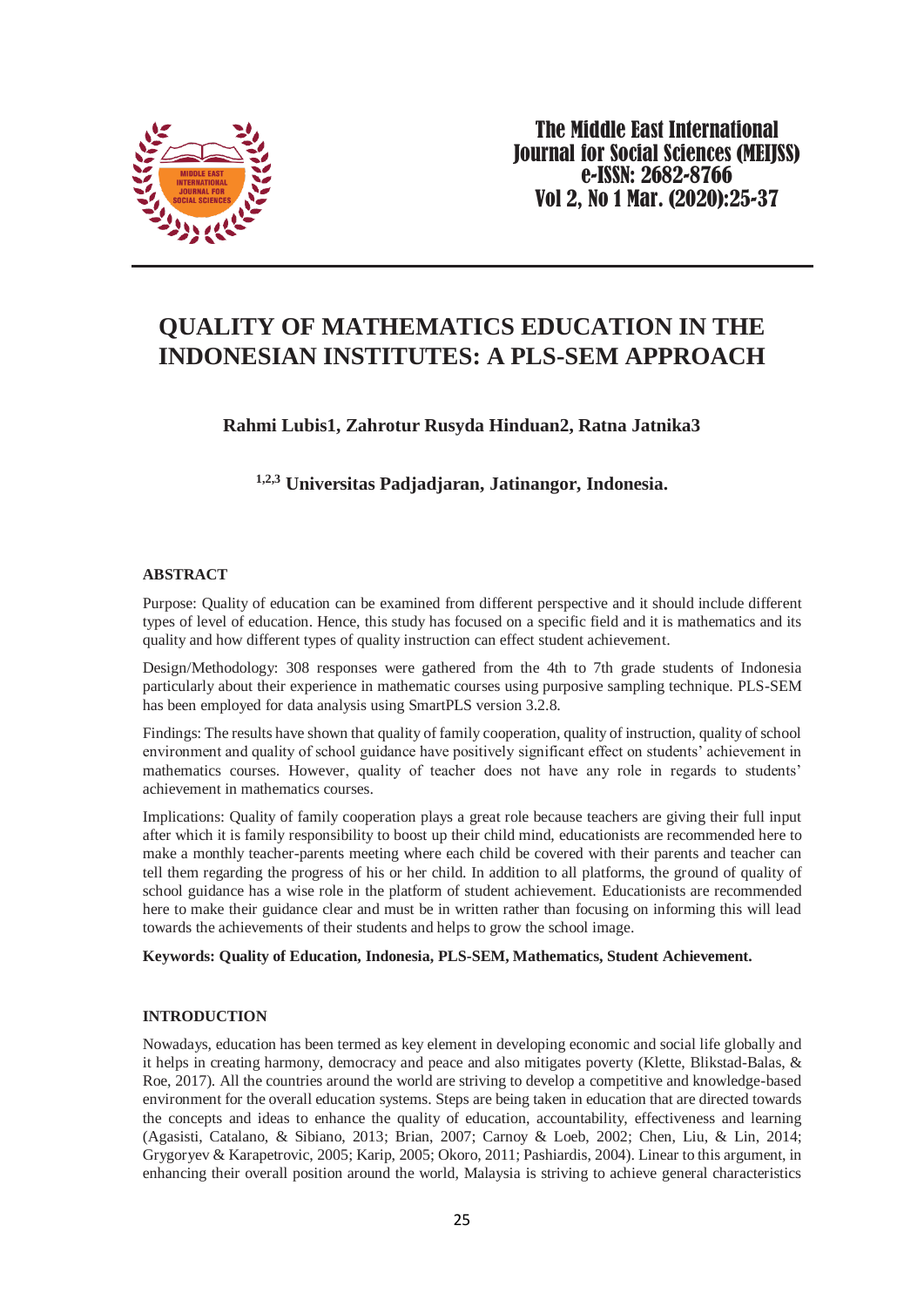for their education system and engaging in different reforms in the system [\(Atar & Atar, 2012;](#page-9-3) [Çalışkan,](#page-9-4)  [Karabacak, & Meçik, 2013;](#page-9-4) [Corlu, Capraro, & Capraro, 2014;](#page-9-5) [Sengönül, 2013;](#page-11-2) [TUTKUN & AKSOYALP,](#page-12-0)  [2010\)](#page-12-0). In spite of this, it can be said that Malaysia still needs to take more steps for the enhancement of their education quality to be ranked higher in the global educational quality indicators [\(Akyüz, 2014;](#page-9-6) [Erberber, 2010;](#page-9-7) [Mullis, Martin, Foy, & Arora, 2012;](#page-11-3) [OECD, 2013;](#page-11-4) [Sezer, Güner, & Ispir, 2012\)](#page-11-5).

The quality of education can be defined in the similar way that the overall quality can be defined generally. Quality is the product of attributes impacting the products and services that rely on the level of satisfaction to achieve the associated requirements [\(Cheng & Cheung, 2004\)](#page-9-8). Hence, the scholars of the earlier generations that introduced this concept defined this idea of quality as being greatness and distinction in education. The quality of education is the assessment associated with education and comprises of how organized the learning is, its management, the concepts that are taught, degree of learning and the overall results achieved by the education [\(Akyüz, 2014;](#page-9-6) [Erberber, 2010;](#page-9-7) [Mullis et al., 2012;](#page-11-3) [OECD, 2013;](#page-11-4) [Sezer](#page-11-5)  [et al., 2012\)](#page-11-5). The idea of the education quality resulted in the arising of schools that are effective and also resulted in many more studies focusing on this topic. [Lezotte \(1991\)](#page-10-3) suggested the school effectiveness as the area where there is clarity of missions mutual to every stakeholder involved with the schools as well as the overall dedication to the objectives of instructions, priorities, evaluation procedures and overall accountability. [Fisher and Cresswell \(1998\)](#page-10-4); [Townsend \(1997\)](#page-12-1) also suggested that the school effectiveness is developed with the help of effectiveness in leadership, human resources, overall support of the family and environment and the motivation of the students to learn. [Gamage \(2001\)](#page-10-5) argued great expectations being present for schools that are effective that are visible, accessible and fairness stakeholders.

In addition, while studying from the various viewpoints, with the help of school movement efficiency, degree of achievements of foundations for various dimensions of education obtains the attention. The quality of education in terms of functions of production is the degree that is achieve to reach the desired objectives and jobs accordingly to the number of pupils that achieved their diplomas, or accordingly to the other type of education that was obtained [\(Ghani, 2013;](#page-10-6) [Kenny et al., 2014;](#page-10-7) [Levine & Lezotte, 1990;](#page-10-8) [McLeskey, Waldron, & Redd, 2014\)](#page-10-9).

Nowadays, the aspect of examining education quality in different researches has been based on the development of student in creative, cognitive and affective manner. Also, it includes the acquisition of student's values and their attitudes for developing their life [\(Ciftci & Karadag, 2016\)](#page-9-9). In addition, in a practical way the aspect of high quality education can be defined as the high number of students that can describe their behavior in a systematic, skill and knowledgeable way; those systems that provides such features are supposed to be high quality [\(Okpala, Okpala, & Smith, 2001;](#page-11-6) [Pea, 2020\)](#page-11-7). In the concept of management science any person who has served in service sector is known as customer, however, a customer is totally different in an education system [\(Ciftci & Karadag, 2016;](#page-9-9) [Tomlinson, 2017\)](#page-12-2). In institutes of education everyone gets involved that are staff, students and parents and customers are divided into two parts named as internal and external. The parents, students and staff are known as internal and society is known as external [\(Marshall, 2018\)](#page-10-10). Also[, Kanji, Tambi, and Wallace \(1999\)](#page-10-11) have stated that internal group is of two types named as primary and secondary; primary group contains staff (teachers); students are secondary. Therefore, this study has aimed to examine the aspect of student.

In addition, different studies examined regarding quality of education and identified that almost all studied quality of higher education [\(Baporikar, 2016;](#page-9-10) [Chonjo, 2018;](#page-9-11) [Mukminin, Rohayati, Putra, Habibi, & Aina,](#page-10-12)  [2017\)](#page-10-12) and the quality of general education.

The results of mathematic researches in this aspect has provided mixed results and further research is necessary to properly understand the relationship of professional developments, instructional practice and outcomes related to student [\(Dominguez, Nicholls, & Storandt, 2006;](#page-9-12) [Jacob, Hill, & Corey, 2017;](#page-10-13) [Lewis,](#page-10-14)  [Friedkin, Baker,](#page-10-14) & Perry, 2011; [Santagata, Kersting, Givvin, & Stigler, 2010\)](#page-11-8).

However, this aspect should be examined from different perspective and it should include different types of level of education. Hence, this study has focused on a specific field and it is mathematics and its quality and how different types of quality instruction can effect student achievement.

The following paper has been conducted in four different chapters. The second chapter has included theoretical background. The third chapter has included research methodology of this study. The fourth chapter has included analysis or testing of hypothesis and discussions. The fifth and final chapter has included conclusion and managerial recommendations.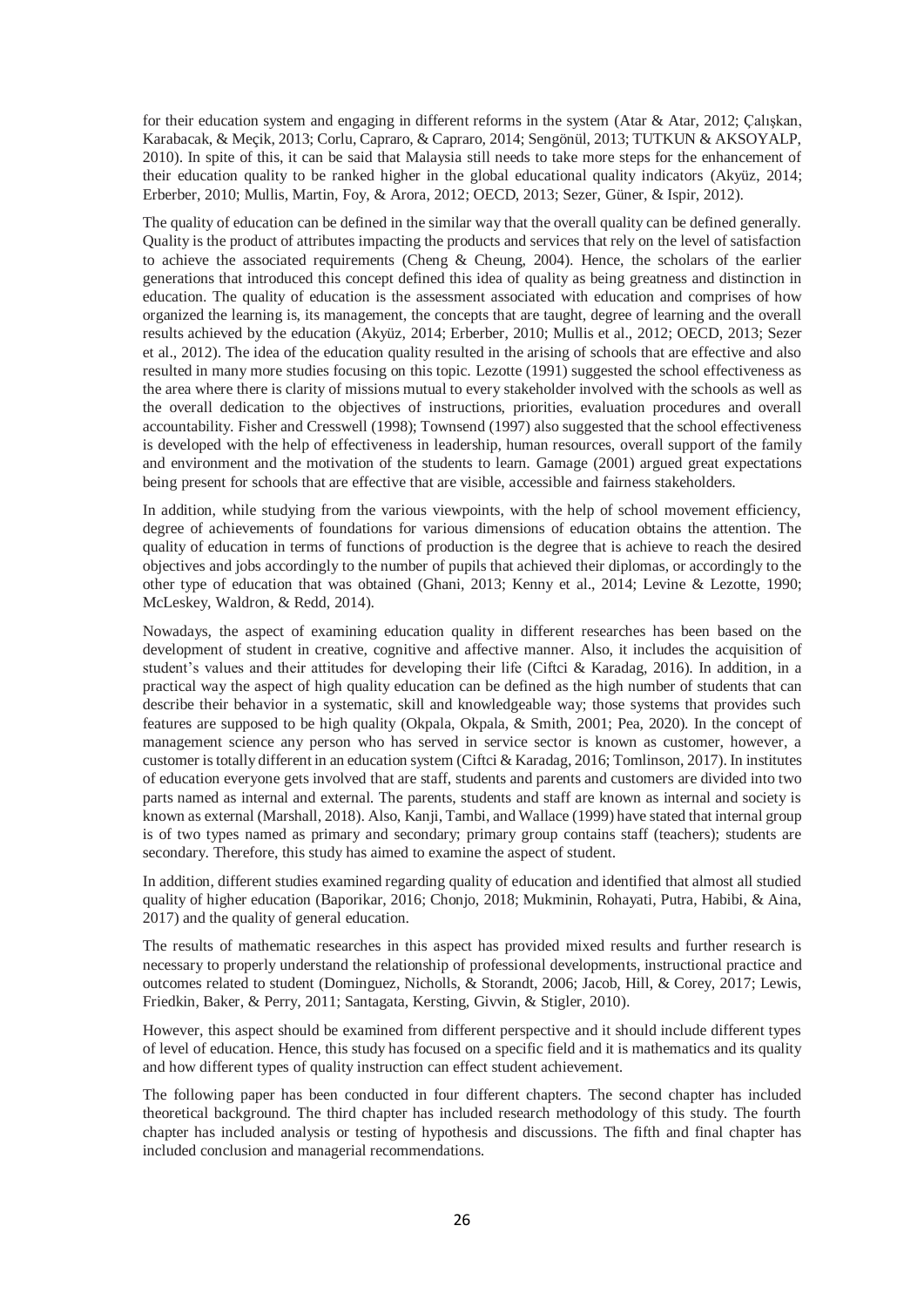#### **LITERATURE REVIEW**

The indication has been given towards the education ground quality where the student attainment has been notified as important. In the country of Indonesia, the student's achievements are considered as the through the grounds of courses, mathematics developed one of the influenced areas stated by [\(Dabamona & Cater,](#page-9-13)  [2019\)](#page-9-13). The aspect of school environment is essential as it refers to having a calm and beneficial environment which gives the student a proper way to study and eventually increase their achievements (Cirocki & [Farrell, 2019\)](#page-9-14). According to the author named (Nur, [Suherman, Subarjah, & Budiana, 2019\)](#page-11-9) mathematic is the ground that has been introduced in elementary school and become a platform of a nightmare for all the students of each education level. In the ground of international educational assessments like TIMSS along with PISA, it has provided proves in this record. The importance has been seen in the ground of social and psychological emerging of the student to feel secure and happy in the respective educational sector that gives a positive impact towards the achievement and fulfilling of goals that might be increased further.

According to recent reviews it has been stated that instructional practices of teacher is helpful to develop student and their learning process and it has been given high importance than compared to classroom and teacher's training that eventually helps in enhancing student's achievement [\(Baumert et al., 2010;](#page-9-15) [Klette et](#page-10-0)  [al., 2017;](#page-10-0) [Konstantopoulos & Chung, 2011;](#page-10-15) [Timperley & Alton-Lee, 2008\)](#page-11-10). In addition, [\(Jacob et al., 2017;](#page-10-13) [Nilsen, Scherer, & Blömeke, 2018\)](#page-11-11) stated that in order to improve student's achievement in mathematics it is highly important to develop professional development and the instructions of a teacher and student's thinking and reasoning in mathematics as well. However, in the same ground of school along with all the primary institutions that are being responsible for the multi-purpose education are being closely related towards many ground of different variables to complete the responsibility stated by [\(Deane et al., 2019\)](#page-9-16). Just like the all types that are being under the ground of student achievement, which have been studies between the studies grounds like PISA along with TIMSS. With the student perspective and their view it leads towards the anxiety from this course but they achieve the goals as well state by the researcher named [\(Zuilkowski, Samanhudi, & Indriana, 2019\)](#page-12-3). The aspect of teacher has been termed as very necessary in the development of student [\(Howe, Hennessy, Mercer, Vrikki, & Wheatley, 2019\)](#page-10-16). The quality of teacher should be high so that the teacher can easily understand student's perspective and help in any way possible for their higher achievements [\(Vermunt, Vrikki, van Halem, Warwick, & Mercer, 2019\)](#page-12-4). Whereas, in the platform of central department of schools it has been seen the students have capable performance if we compare it to another students, it has been continuously monitoring area for students and teacher where they can evaluate each child in a easiest way as stated by [\(Stewart, Lambert, Ulmer, Witt, & Carraway,](#page-11-12)  [2017\)](#page-11-12). According to the author name[d Petrovska and Sivevska \(2017\)](#page-11-13); it has been not considered as when students have achieve something in class or school, that can be compared on an average level on the daily basis, however parents used to ask teachers about the progress of the children if they get fail or success, the reason being these two platforms. In addition to this, it has been cooperated by both parents and teachers for the improvement in the ground of studies where it can also help the student to achieve their goals and boost up their performance. Whereas school focus on teacher performance that how they are teaching children that eventually lead towards the ground of student achievement and the resources will be more developed by the school stated by the author [\(Deane et al., 2019;](#page-9-16) [Stewart et al., 2017;](#page-11-12) [Vermunt et al., 2019;](#page-12-4) [Xiaoyang, Kaur Sidhu, & Veloo, 2018;](#page-12-5) [Zuilkowski et al., 2019\)](#page-12-3). The positive relationship has been found that has been created among the central department and the performance of the students in terms of evaluating the educational system stated by the author named [\(Brian, 2007;](#page-9-0) [Wößmann, 2003\)](#page-12-6). However, today student expects the platform of school to not only give achievements in the ground of academicism but also give the studies and achievements regarding other services like cultural services, sporting and technical studies where they can contribute towards the industry in future as it gives the positive attitude towards the ground of school in the students that can increase their achievements stated by [\(Xiaoyang et](#page-12-5)  [al., 2018\)](#page-12-5).

H1: Quality of instruction has a significant effect on student achievement.

- H2: Quality of school environment has a significant effect on student achievement.
- H3: Quality of teacher has a significant effect on student achievement.
- H4: Quality of family cooperation has a significant effect on student achievement.
- H5: Quality of school guidance has a significant effect on student achievement.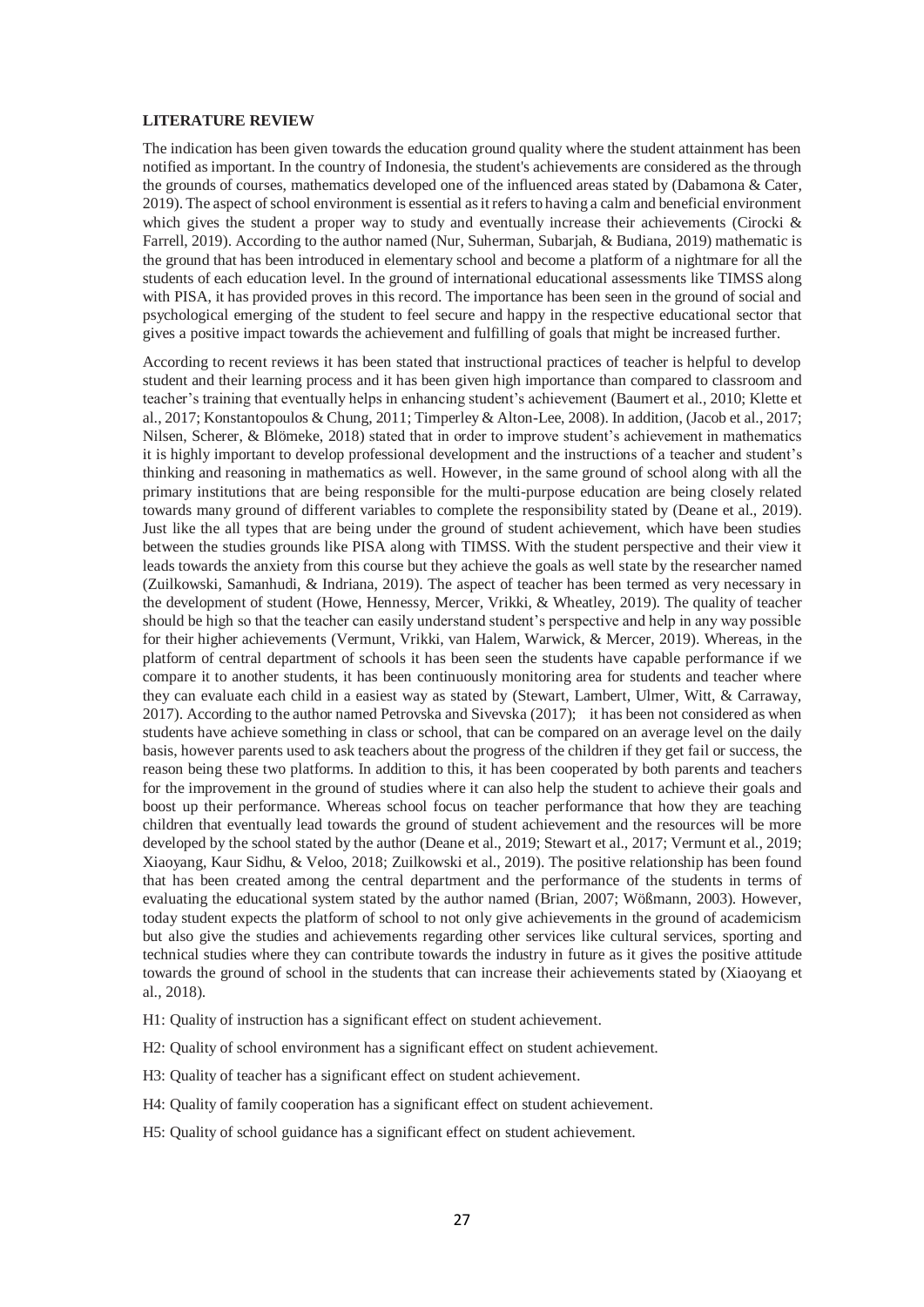

Figure 1: Research Model

## **RESEARCH METHODOLOGY**

The quantitative approach is an essential approach because it has been termed as a quantifiable (numeric) based. This approach is necessary and highly useful in hypothesis development and it analyzes the data via using computational techniques [\(Creswell, 2002\)](#page-9-17). Also, this approach is useful in providing in-depth information because it analyzes the attitude and feelings of a person. The results gathered form this approach can be useful for implementing on a larger population [\(Neuman, 2013\)](#page-11-14). So, this study has decided to use quantitative approach and this decision was taken because of its ability to give more effective and general results.

In addition, explanatory purpose is a very useful purpose and especially in quantitative research because it has the ability to give a more stretched or detailed view towards particular things [\(Sekaran & Bougie, 2010\)](#page-11-15). This purpose has a very major advantage that is, it can study the object in a specific depth so the researcher can have more advanced information to understand the research problem [\(Thornhill, Saunders, & Lewis,](#page-11-16)  [2009\)](#page-11-16). Hence, this study has used explanatory purpose because it has the ability to study those problems that were left behind and was not studied before.

Furthermore, the research design is another important aspect in methodology. The correlational design can be used to identify relationships between variable and it determines the correlations between the variables [\(Kothari, 2004\)](#page-10-17). However, it cannot give conclusive reason behind a relation but it provides a proper correlation so that in future other studies can be able to narrow the findings to an in-depth understanding. Therefore, this study has used correlational design.

The convenience sampling is of great importance and especially in a quantitative research as this approach collects quantifiable data [\(Churchill & Lacobucci, 2010\)](#page-9-18). The main aspect of this technique is that it provides a more relatively easy and time saving way for collecting data from conveniently available people [\(Creswell, 1994\)](#page-9-19). Hence, this research has used convenience sampling because the researcher can collect large amount of data easily.

Table 1: Profile of the Respondents ( $n = 308$ )

Frequency Percent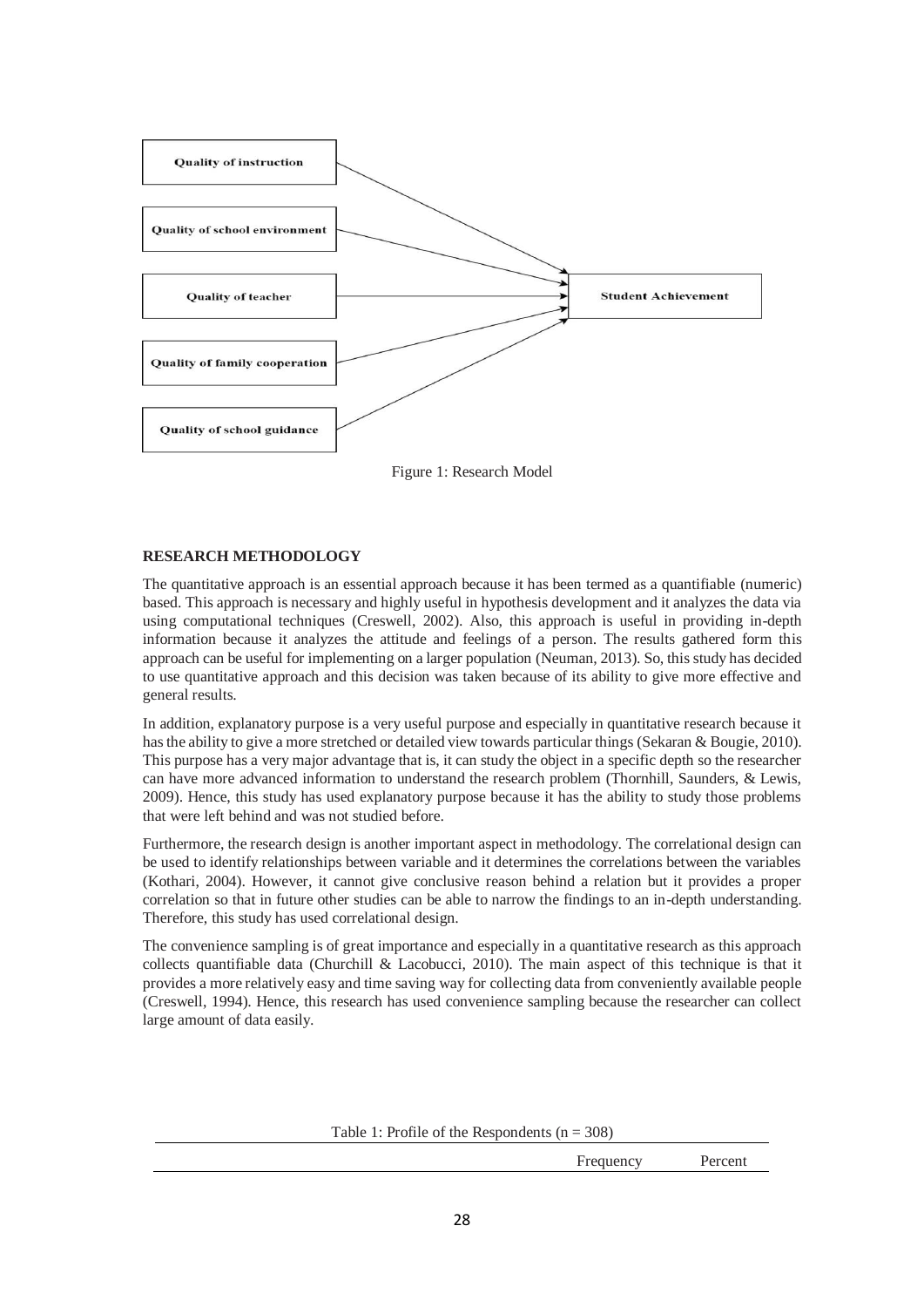| Gender                     | Male                 | 273 | 88.6 |
|----------------------------|----------------------|-----|------|
|                            | Female               | 35  | 11.4 |
| Age Group                  | 9 Years to 10 Years  | 46  | 14.9 |
|                            | 10 Years to 11 Years | 69  | 22.4 |
|                            | 11 Years to 12 Years | 193 | 62.7 |
| <b>Current Enrollment</b>  | 4th Grade            | 95  | 30.8 |
|                            | 5th Grade            | 142 | 46.1 |
|                            | 6th Grade            | 71  | 23.1 |
| <b>Education of Mother</b> | Undergraduate        | 102 | 33.1 |
|                            | Graduate             | 153 | 49.7 |
|                            | Post-Graduate        | 53  | 17.2 |
| <b>Education of Father</b> | Undergraduate        | 14  | 4.5  |
|                            | Graduate             | 168 | 54.5 |
|                            | Post-Graduate        | 126 | 40.9 |

The PLS-SEM is more advanced technique and it is a second generation analysis technique. One of the main advantage of this technique is that it can give more high internal consistency [\(Ramli, Latan, & Nartea,](#page-11-17)  [2018\)](#page-11-17). This technique is very rigorous and easily implemented as compared to CB-SEM and gives more effective results in hypothesis testing as well [\(Hair, Hult, Ringle, & Sarstedt, 2016\)](#page-10-18). Therefore, this study has used PLS-SEM using SmartPLS 3.2.8 and reason is that it also gives predictive relevance in the analysis as well.

### **DATA ANALYSIS**

The below table 1 has showed results of measurement model.

|                                        | Table 1: Measurement Model |                        |                |                |
|----------------------------------------|----------------------------|------------------------|----------------|----------------|
|                                        | Loading<br>S               | Prob                   | <b>CR</b>      | AV<br>E        |
| $QOE2 < Quality$ of School Environment | 0.729                      | 0.00<br>$\theta$       | 0.82           | 0.70           |
| QOE5 <- Quality of School Environment  | 0.935                      | 0.00<br>$\theta$       | $\overline{4}$ | 3              |
| QOF2 <- Quality of Family Cooperation  | 0.955                      | 0.00<br>$\theta$       | 0.86           | 0.76           |
| QOF5 <- Quality of Family Cooperation  | 0.780                      | 0.00<br>$\theta$       | 2              | $\overline{0}$ |
| QOG1 <- Quality of School Guidance     | 0.481                      | 0.00<br>9              |                |                |
| QOG3 <- Quality of School Guidance     | 0.915                      | 0.00<br>$\theta$       | 0.83           | 0.57           |
| QOG4 <- Quality of School Guidance     | 0.625                      | 0.00<br>$\overline{0}$ | 3              | 1              |
| QOG5 <- Quality of School Guidance     | 0.907                      | 0.00<br>$\theta$       |                |                |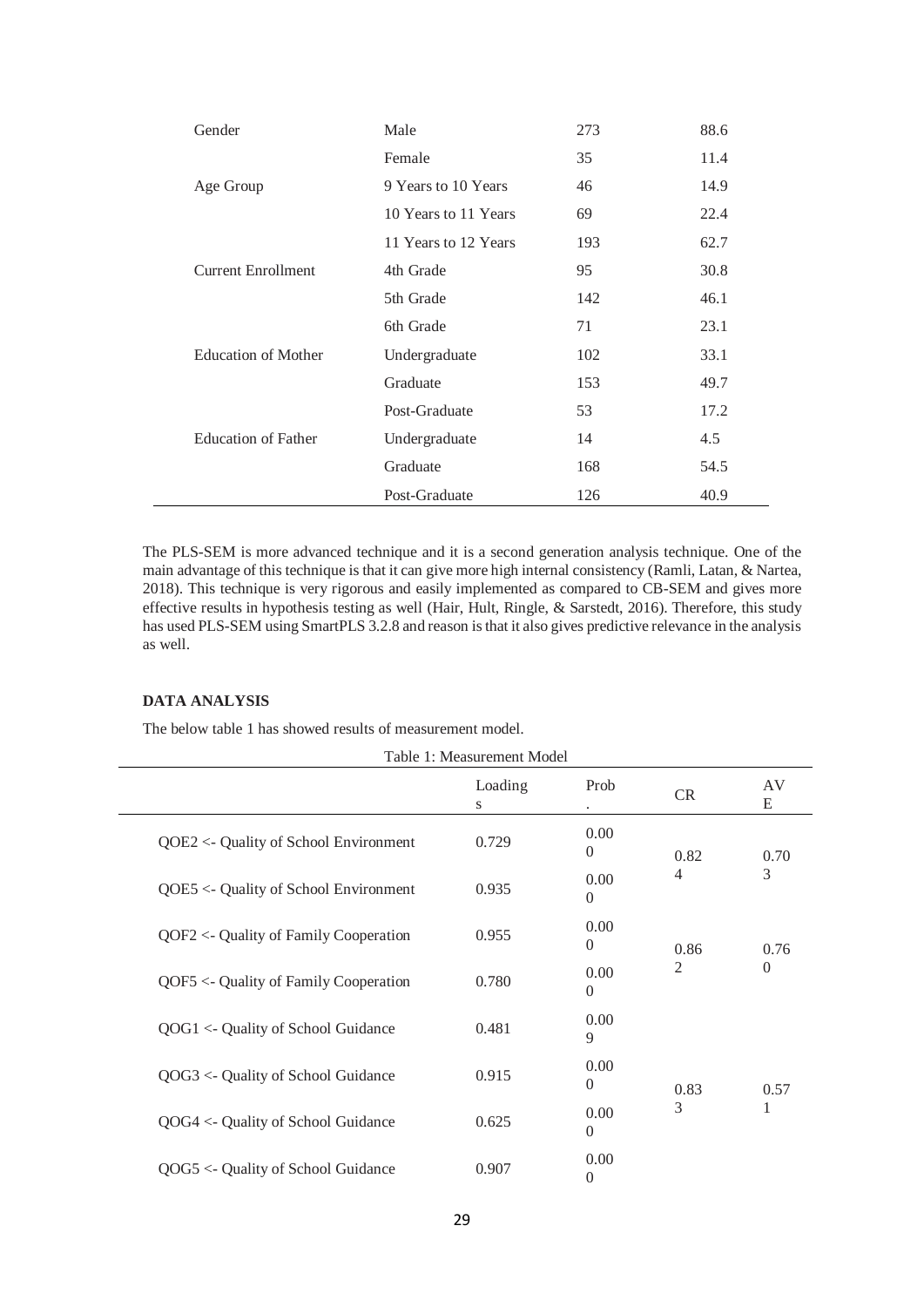| $QOI2 \leftarrow$ Quality of Instruction | 0.837 | 0.00<br>$\theta$       |                |           |
|------------------------------------------|-------|------------------------|----------------|-----------|
| $QOI3 \leftarrow$ Quality of Instruction | 0.893 | 0.00<br>$\overline{0}$ | 0.88<br>8      | 0.72<br>5 |
| $QOI4 \leftarrow$ Quality of Instruction | 0.823 | 0.00<br>$\Omega$       |                |           |
| QOT3 <- Quality of Teacher               | 0.669 | 0.00<br>$\Omega$       | 0.75           | 0.60      |
| $QOT4 < Quality$ of Teacher              | 0.875 | 0.00<br>$\theta$       | $\overline{2}$ | 6         |
| SA1 <- Students' Academic Achievement    | 0.886 | 0.00<br>$\overline{0}$ |                |           |
| SA2 <- Students' Academic Achievement    | 0.884 | 0.00<br>$\theta$       |                |           |
| SA3 <- Students' Academic Achievement    | 0.671 | 0.00<br>$\Omega$       | 0.88<br>8      | 0.61<br>6 |
| SA4 <- Students' Academic Achievement    | 0.688 | 0.00<br>$\Omega$       |                |           |
| SA5 <- Students' Academic Achievement    | 0.769 | 0.00<br>$\theta$       |                |           |

The threshold that has been recommended by [Hair, Ringle, and Sarstedt \(2011\)](#page-10-19) is that values higher than 0.70 and in between 0.40 and 0.70 can be fully accepted and just accepted respectively. In addition, this table also have composite reliability and AVE and their recommended thresholds is, for CR 0.70 and for AVE it is 0.70 [\(Hair, Sarstedt, Hopkins, & Kuppelwieser, 2014\)](#page-10-20). Hence, as the above table has value accordingly then the measurement model has been achieved.

| The below table 2 has showed results of Fornell and Larcker (1981) criterion. |  |
|-------------------------------------------------------------------------------|--|
|-------------------------------------------------------------------------------|--|

|                                        | Table 2: Fornell-Larcker Criterion |                     |                |                    |                |           |
|----------------------------------------|------------------------------------|---------------------|----------------|--------------------|----------------|-----------|
|                                        | Q<br><b>OF</b>                     | Q<br>O <sub>I</sub> | Q<br><b>OE</b> | Q<br>$\Omega$<br>G | Q<br><b>OT</b> | <b>SA</b> |
| Quality<br>of<br>Family<br>Cooperation | 0.8<br>72                          |                     |                |                    |                |           |
| <b>Quality of Instruction</b>          | 0.1<br>13                          | 0.8<br>52           |                |                    |                |           |
| Quality<br>of<br>School<br>Environment | 0.4<br>53                          | 0.1<br>34           | 0.8<br>39      |                    |                |           |
| of<br>School<br>Quality<br>Guidance    | 0.1<br>30                          | 0.3<br>97           | 0.1<br>22      | 0.7<br>55          |                |           |
| Quality of Teacher                     | 0.0<br>34                          | 0.6<br>29           | 0.2<br>74      | -<br>0.3<br>08     | 0.7<br>79      |           |
| Students'<br>Academic<br>Achievement   | 0.3<br>67                          | 0.2<br>43           | 0.4<br>10      | 0.1<br>84          | 0.2<br>20      | 0.7<br>85 |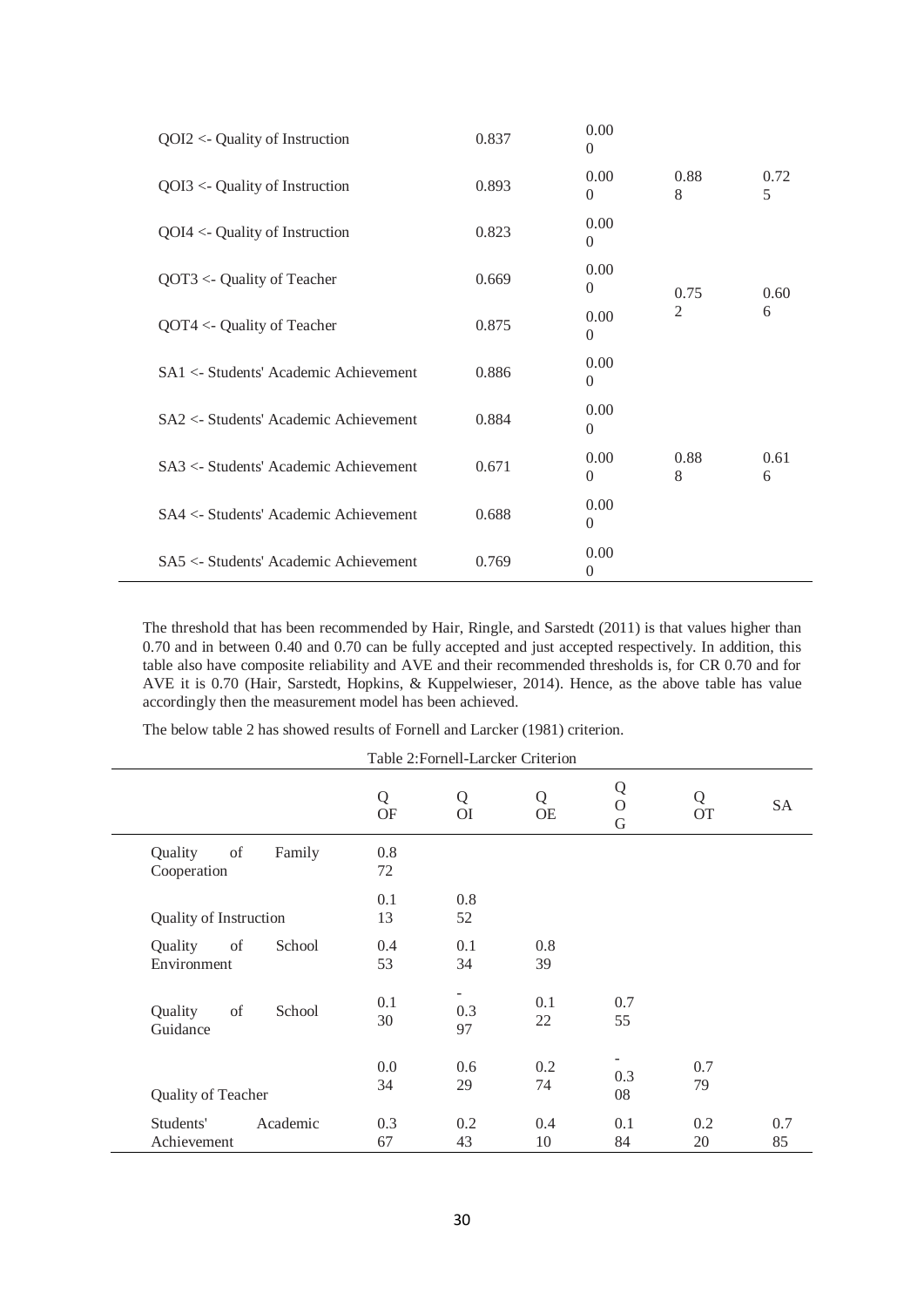The above table has a threshold which refers that in order to be accepted all values (bold and diagonal) should be higher than compared to other constructs [\(Fornell & Larcker, 1981\)](#page-10-21). The above table has all values in relation to the recommendation and therefore discriminant validity has been achieved via [Fornell](#page-10-21)  [and Larcker \(1981\)](#page-10-21) criterion.



Figure 2: Illustration of PLS Algorithm

| Table 3: Crossloadings |                  |       |       |       |       |       |       |
|------------------------|------------------|-------|-------|-------|-------|-------|-------|
|                        |                  | QOF   | QOI   | QOE   | QOG   | QOT   | SA    |
|                        | QOE2             | 0.440 | 0.163 | 0.729 | 0.090 | 0.270 | 0.219 |
|                        | QOE5             | 0.367 | 0.092 | 0.935 | 0.113 | 0.220 | 0.424 |
|                        | QOF <sub>2</sub> | 0.955 | 0.122 | 0.407 | 0.129 | 0.050 | 0.397 |
|                        | QOF5             | 0.780 | 0.059 | 0.409 | 0.092 | 0.010 | 0.188 |
|                        | QOG1             | 0.085 | 0.338 | 0.066 | 0.481 | 0.441 | 0.025 |
|                        | QOG3             | 0.153 | 0.346 | 0.084 | 0.915 | 0.332 | 0.155 |
|                        | QOG4             | 0.011 | 0.489 | 0.068 | 0.625 | 0.422 | 0.035 |
|                        | QOG5             | 0.105 | 0.348 | 0.164 | 0.907 | 0.232 | 0.178 |
|                        | QOI2             | 0.002 | 0.837 | 0.001 | 0.232 | 0.378 | 0.181 |
|                        | QOI3             | 0.178 | 0.893 | 0.230 | 0.408 | 0.739 | 0.269 |
|                        | QOI4             | 0.053 | 0.823 | 0.017 | 0.367 | 0.304 | 0.097 |

The following table 3 has results of cross loadings.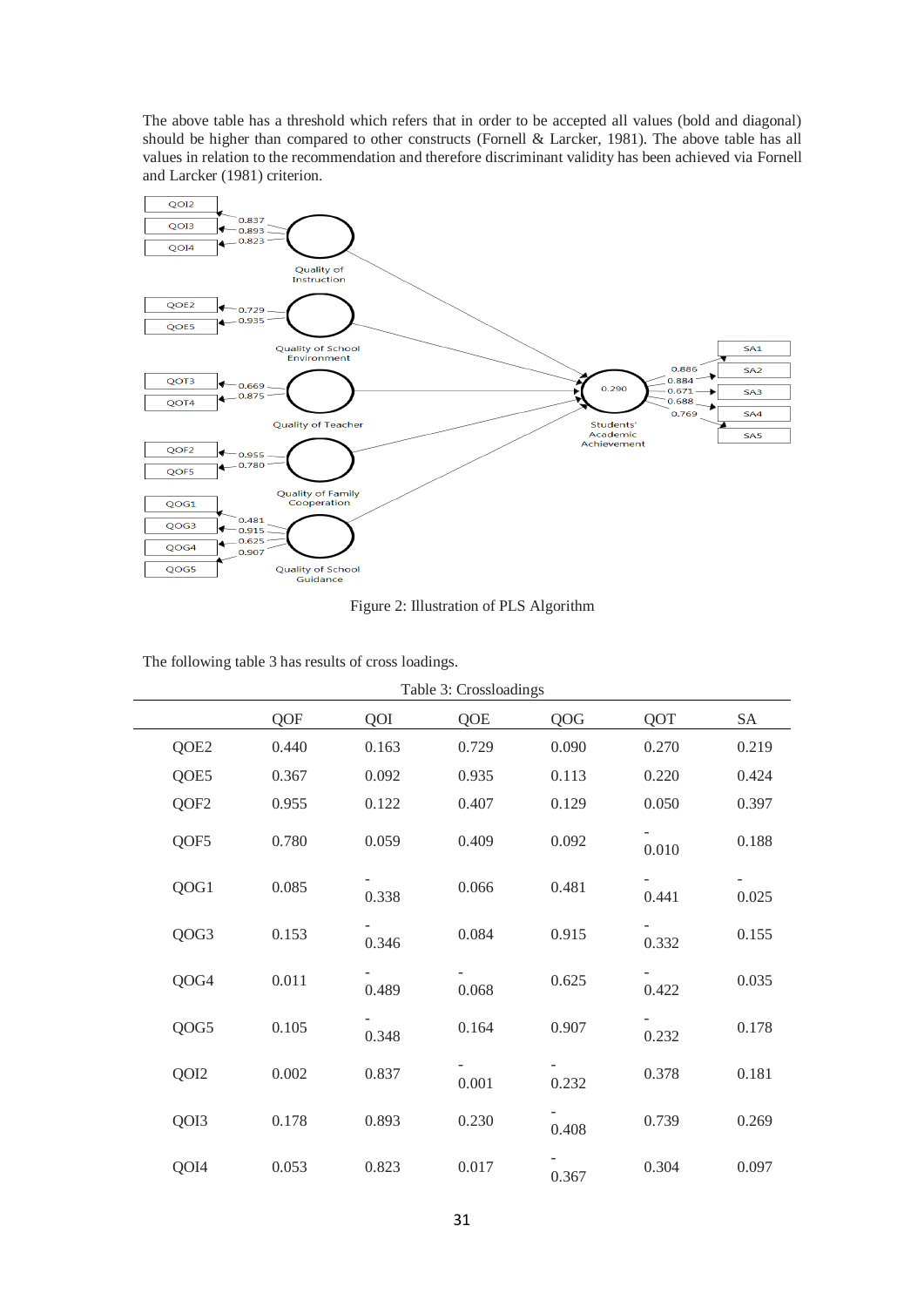| QOT3            | 0.190      | 0.333 | 0.282 | 0.059 | 0.669 | 0.132 |
|-----------------|------------|-------|-------|-------|-------|-------|
| QOT4            | -<br>0.079 | 0.608 | 0.175 | 0.442 | 0.875 | 0.203 |
| SA <sub>1</sub> | 0.457      | 0.110 | 0.365 | 0.219 | 0.063 | 0.886 |
| SA2             | 0.200      | 0.293 | 0.331 | 0.180 | 0.282 | 0.884 |
| S <sub>A3</sub> | 0.212      | 0.266 | 0.285 | 0.175 | 0.280 | 0.671 |
| SA4             | 0.242      | 0.047 | 0.275 | 0.125 | 0.055 | 0.688 |
| SA <sub>5</sub> | 0.317      | 0.199 | 0.345 | 0.015 | 0.152 | 0.769 |

In the above table it is recommended that bold values must be greater in their own respective constructs than values in other given constructs only in a horizontal view [\(Hair et al., 2011\)](#page-10-19). So, according to the above table discriminant validity has been achieved using cross loadings.

|                                                       | Estimate | Prob. |
|-------------------------------------------------------|----------|-------|
| Quality of Family Cooperation -> Academic Achievement | 0.198    | 0.000 |
| Quality of Instruction -> Academic Achievement        | 0.241    | 0.000 |
| Quality of School Environment -> Academic Achievement | 0.237    | 0.000 |
| Quality of School Guidance -> Academic Achievement    | 0.247    | 0.000 |
| Quality of Teacher -> Academic Achievement            | 0.073    | 0.114 |
|                                                       |          |       |

 $R-Square = 0.290$ ;  $Q-Square = 0.159$ 

 $\overline{a}$ 

The results have shown that quality of family cooperation (0.198,  $p < 0.01$ ), quality of instruction (0.241,  $p < 0.01$ ), quality of school environment (0.237,  $p < 0.01$ ) and quality of school guidance (0.247,  $p < 0.01$ ) have positively significant effect on students' achievement in mathematics courses. However, quality of teacher  $(0.073, p > 0.05)$  does not have any role in regards to students' achievement in mathematics courses.

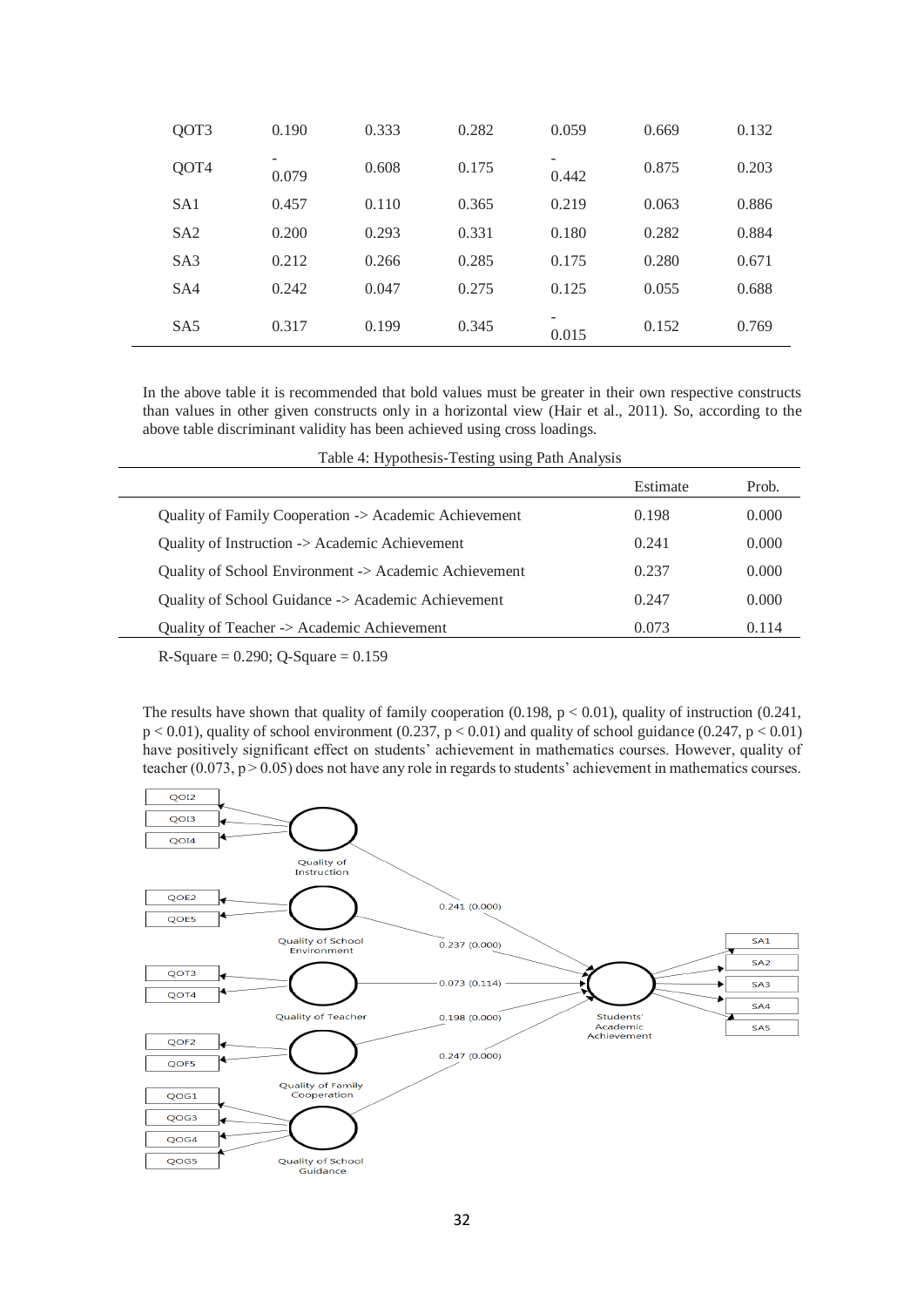#### **CONCLUSION AND IMPLICATIONS**

The main objective of the following study is to observe the effect of mathematics education quality view on the ground of achievements in the school that has been based on the independent model of taking test. For the following ground, a theoretical model has been introduced where the structural equation modeling has been formed. In that model the mathematics education quality background zipped out the independent variable whereas the achievement of students has been included in the depended variable. This study has used quantitative approach for data collection and used convenience sampling. The data was analyzed using PLS-SEM via SmartPLS 3.2.8.

The findings of the following studies have been highlighted the relationship among the variable named quality perception stated b[yDubayova et al. \(2013\)](#page-9-20); [Rapaport, Clary, Fayyad, and Endicott \(2005\)](#page-11-18); [Yen et](#page-12-7)  [al. \(2011\)](#page-12-7) and the variable named achievement [Ahmad \(2012\)](#page-8-1); [Ntoumanis and Biddle \(1998\)](#page-11-19); [Zakaria,](#page-12-8)  [Zain, Ahmad, and Erlina \(2012\)](#page-12-8), that highlights the ground of education regarding mathematics perception in the significant factor of mathematics that creates anxiety along with achievements and support of the generation of mentioned model.

However, in the mathematics education quality it has been seen that in the following study there is external variable that has been formed by main five variables named as teaching process, environment of school, teacher, cooperation of family and counseling quality, in addition to this, the measurement model has been highlighted for the quality of mathematics education where the teacher of quality factors has been considered as the one of the significant and reliable variable in the factors of mathematics education quality. However the findings of the study highlights the past results that showed overlapping stated by the author named [\(Ahmad, 2012;](#page-8-1) [Dubayova et al., 2013;](#page-9-20) [Ntoumanis & Biddle, 1998;](#page-11-19) [Rapaport et al., 2005;](#page-11-18) [Yen et al.,](#page-12-7)  [2011;](#page-12-7) [Zakaria et al., 2012\)](#page-12-8).

In the following study the educationists are recommended to focus on the quality of school environment, as it will be more hygiene, clean or mannered oriented will the more student will boost up towards their achievement s environment plays a great role where the teacher student relationship must be strong. For this teacher will feel easy to get their feedback in a mannered way. However in the ground for quality of teacher, educationists are recommended here that to hire the highly qualified teachers rather than just give employment to the FSC students just to be promoted. Education for the teacher plays a great role where the student achievement can be seen easily. Whereas in the platform of quality of family cooperation plays a great role because teachers are giving their full input after which it is family responsibility to boost up their child mind, educationists are recommended here to make a monthly teacher-parents meeting where each child be covered with their parents and teacher can tell them regarding the progress of his or her child. In addition to all platforms, the ground of quality of school guidance has a wise role in the platform of student achievement. Educationists are recommended here to make their guidance clear and must be in written rather than focusing on informing this will lead towards the achievements of their students and helps to grow the school image.

In the following study the argument regarding the findings has been highlights regarding the tested model that shows that students perception of the ground mathematics education quality influence their mathematics achievement in their career, however, many initiative has been seen that increase the student's perception that must be considered in the priority. Whereas the data has been collected from the city that has been situated in the country named Indonesia, where the findings of considered as limited, however, the data has been collected through self-reporting that can cause the subjectivity and relationship among the variables that might get fails to get the platform of reality, the main point of the limitation in the following study has been seen in the methods that are being mentioned in the study. The main limitation has been seen here where the data has been collected from only the side of students.

#### References

<span id="page-8-0"></span>Agasisti, T., Catalano, G., & Sibiano, P. (2013). Can schools be autonomous in a centralised educational system? International Journal of Educational Management.

<span id="page-8-1"></span>Ahmad, S. (2012). Relationship of academic se to self-regulated learning, si, test anxiety and academic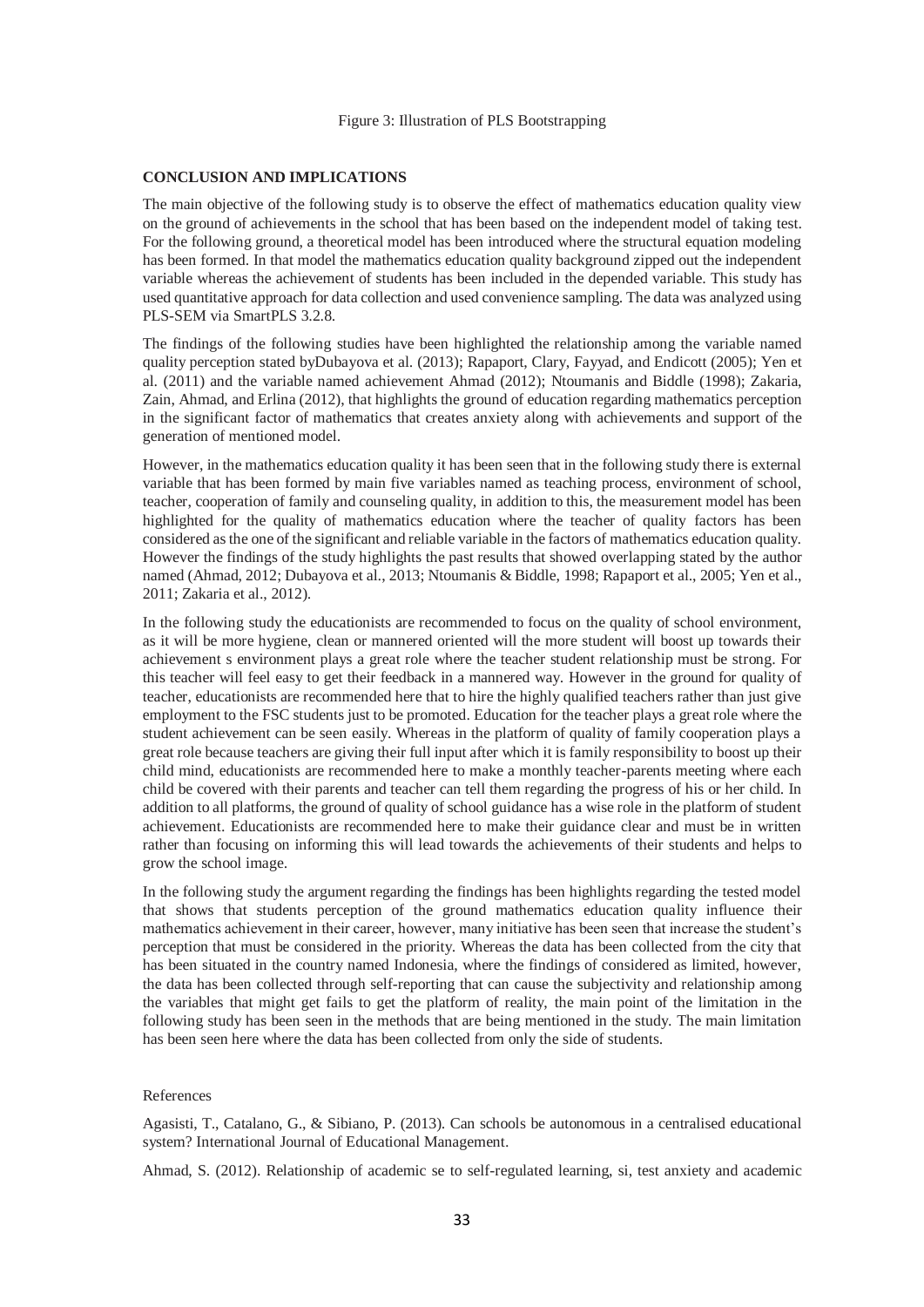achievement. International Journal of Education, 4(1), 12.

<span id="page-9-6"></span>Akyüz, G. (2014). The effects of student and school factors on mathematics achievement in timss 2011.

<span id="page-9-3"></span>Atar, H. Y., & Atar, B. (2012). Examining the effects of turkish education reform on students' timss 2007 science achievements. Educational Sciences: Theory and Practice, 12(4), 2632-2636.

<span id="page-9-10"></span>Baporikar, N. (2016). Stakeholder approach for quality higher education. In Handbook of research on quality assurance and value management in higher education (pp. 1-26): IGI Global.

<span id="page-9-15"></span>Baumert, J., Kunter, M., Blum, W., Brunner, M., Voss, T., Jordan, A., . . . Tsai, Y.-M. (2010). Teachers' mathematical knowledge, cognitive activation in the classroom, and student progress. American educational research journal, 47(1), 133-180.

<span id="page-9-0"></span>Brian, K. (2007). Oecd insights human capital how what you know shapes your life: How what you know shapes your life: OECD publishing.

<span id="page-9-4"></span>Çalışkan, Ş., Karabacak, M., & Meçik, O. (2013). Türkiye'de eğitim-ekonomik büyüme ilişkisi: 1923-2011 (kantitatif bir yaklaşım).

<span id="page-9-1"></span>Carnoy, M., & Loeb, S. (2002). Does external accountability affect student outcomes? A cross-state analysis. Educational evaluation and policy analysis, 24(4), 305-331.

<span id="page-9-2"></span>Chen, T.-L., Liu, H.-K., & Lin, S. A. M. (2014). Construct of educational information system's using willingness model: An extended application of technology acceptance model. International Journal of Organizational Innovation,, 6(3), 60–71.

<span id="page-9-8"></span>Cheng, Y. C., & Cheung, W. M. (2004). Four types of school environment: Multilevel self-management and educational quality. Educational Research and Evaluation, 10(1), 71-100.

<span id="page-9-11"></span>Chonjo, P. N. (2018). The quality of education in tanzanian primary schools: An assessment of physical facilities and teaching learning materials. Utafiti Journal, 1(1).

<span id="page-9-18"></span>Churchill, G., & Lacobucci, D. (2010). Marketing research methodological foundations london. In: South Western, Cengage Learning.

<span id="page-9-9"></span>Ciftci, S. K., & Karadag, E. (2016). Developing a mathematics education quality scale. Africa Education Review, 13(3-4), 211-234.

<span id="page-9-14"></span>Cirocki, A., & Farrell, T. S. (2019). Professional development of secondary school efl teachers: Voices from indonesia. System, 85, 102111.

<span id="page-9-5"></span>Corlu, M. S., Capraro, R. M., & Capraro, M. M. (2014). Fetemm eğitimi ve alan öğretmeni eğitimine yansımaları. Eğitim ve Bilim, 39(171).

<span id="page-9-19"></span>Creswell, J. W. (1994). Research design: Qualitative and quantitative approach. London: Publications.

<span id="page-9-17"></span>Creswell, J. W. (2002). Educational research: Planning, conducting, and evaluating quantitative: Prentice Hall Upper Saddle River, NJ.

<span id="page-9-13"></span>Dabamona, S. A., & Cater, C. (2019). Understanding students' learning experience on a cultural school trip: Findings from eastern indonesia. Journal of Teaching in Travel & Tourism, 19(3), 216-233.

<span id="page-9-16"></span>Deane, K., Delbecque, L., Gorbenko, O., Hamoir, A. M., Hoos, A., Nafria, B., . . . Skovlund, S. E. (2019). Co-creation of patient engagement quality guidance for medicines development: An international multistakeholder initiative. BMJ innovations, 5(1), 43-55.

<span id="page-9-12"></span>Dominguez, P. S., Nicholls, C., & Storandt, B. (2006). Experimental methods and results in a study of pbs teacherline math courses. Hezel Associates (NJ1).

<span id="page-9-20"></span>Dubayova, T., Krokavcova, M., Nagyova, I., Rosenberger, J., Gdovinova, Z., Middel, B., . . . van Dijk, J. P. (2013). Type d, anxiety and depression in association with quality of life in patients with parkinson's disease and patients with multiple sclerosis. Quality of life research, 22(6), 1353-1360.

<span id="page-9-7"></span>Erberber, E. (2010). Analyzing turkey's data from timss 2007 to investigate regional disparities in eighth grade science achievement. The impact of international achievement studies on national education policymaking (international perspectives on education and society, Volume 13), Emerald Group Publishing Limited, 119-142.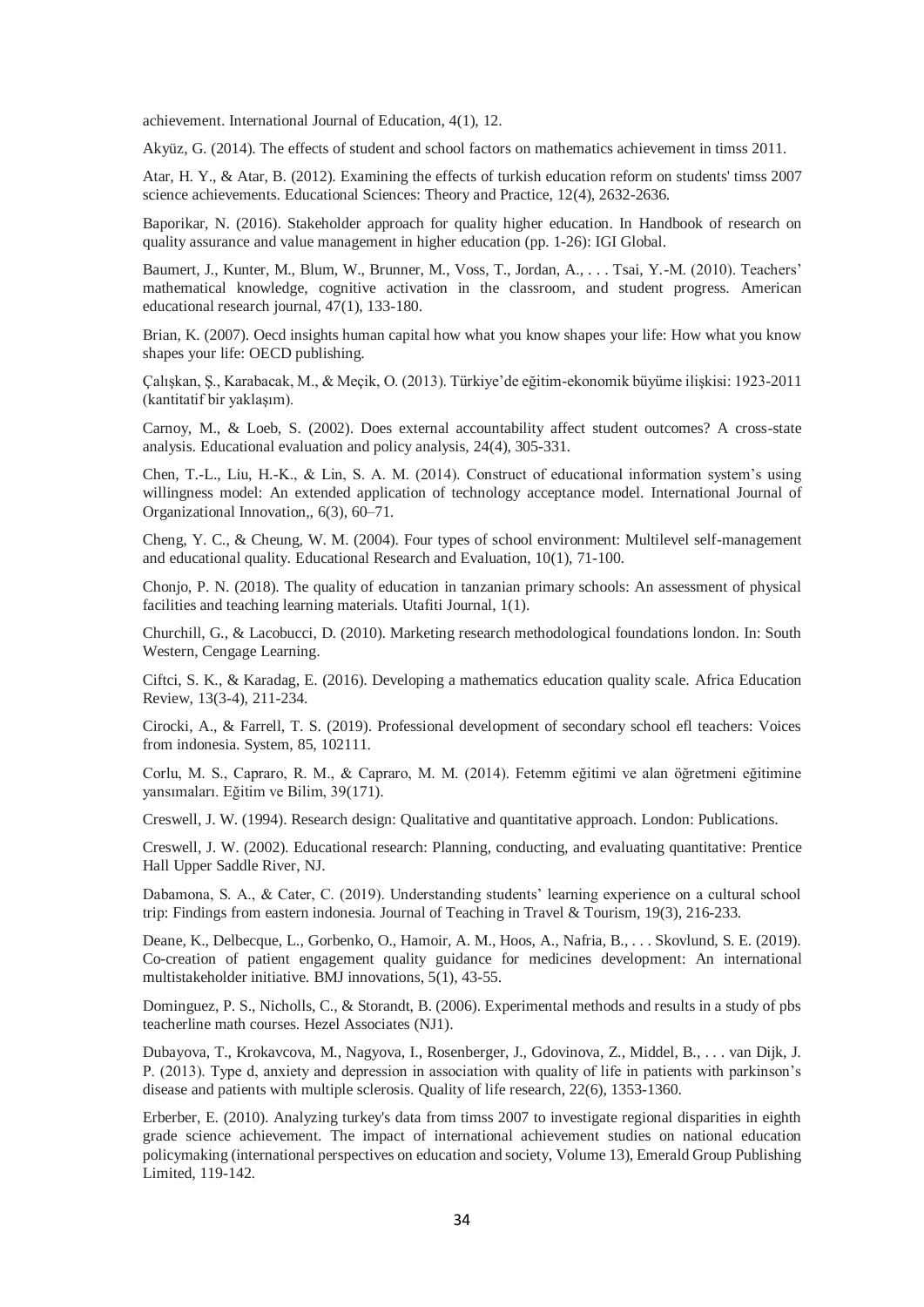<span id="page-10-4"></span>Fisher, D., & Cresswell, J. (1998). Actual and ideal principal interpersonal behaviour. Learning Environments Research, 1(2), 231-247.

<span id="page-10-21"></span>Fornell, C., & Larcker, D. F. (1981). Structural equation models with unobservable variables and measurement error: Algebra and statistics. Journal of marketing research, 18(3), 382-388.

<span id="page-10-5"></span>Gamage, D. T. (2001). British reforms in school management: A decade of experience with lms. Studies in International Relations, 22(2), 23-54.

<span id="page-10-6"></span>Ghani, M. F. A. (2013). Development of effective school model for malaysian school. International Journal of Academic Research, 5(5), 131-142.

<span id="page-10-1"></span>Grygoryev, K., & Karapetrovic, S. (2005). An integrated system for educational performance measurement, modeling and management at the classroom level. The TQM Magazine.

<span id="page-10-18"></span>Hair, J. F., Hult, G. T. M., Ringle, C., & Sarstedt, M. (2016). A primer on partial least squares structural equation modeling (pls-sem): Sage Publications.

<span id="page-10-19"></span>Hair, J. F., Ringle, C. M., & Sarstedt, M. (2011). Pls-sem: Indeed a silver bullet. Journal of Marketing theory and Practice, 19(2), 139–152.

<span id="page-10-20"></span>Hair, J. F., Sarstedt, M., Hopkins, L., & Kuppelwieser, V. G. (2014). Partial least squares structural equation modeling (pls-sem) an emerging tool in business research. European Business Review, 26(2), 106–121.

<span id="page-10-16"></span>Howe, C., Hennessy, S., Mercer, N., Vrikki, M., & Wheatley, L. (2019). Teacher–student dialogue during classroom teaching: Does it really impact on student outcomes? Journal of the Learning Sciences, 28(4-5), 462-512.

<span id="page-10-13"></span>Jacob, R., Hill, H., & Corey, D. (2017). The impact of a professional development program on teachers' mathematical knowledge for teaching, instruction, and student achievement. Journal of Research on Educational Effectiveness, 10(2), 379-407.

<span id="page-10-11"></span>Kanji, G. K., Tambi, A. M. B. A., & Wallace, W. (1999). A comparative study of quality practices in higher education institutions in the us and malaysia. Total quality management, 10(3), 357-371.

<span id="page-10-2"></span>Karip, E. (2005). Küreselleşme ve lizbon eğitim 2010 hedefleri. Kuram ve Uygulamada Egitim Yönetimi Dergisi, 11(2), 195-209.

<span id="page-10-7"></span>Kenny, J., Redman, C., Hobbs, L., Jones, M., Campbell, C., Gilbert, A., . . . Herbert, S. (2014). Developing effective school and university partnerships for teacher education. Paper presented at the EDULEARN14 Proceedings: 6th International Conference on Education and New Learning Technologies 2014.

<span id="page-10-0"></span>Klette, K., Blikstad-Balas, M., & Roe, A. (2017). Linking instruction and student achievement: Research design for a new generation of classroom studies. Acta Didactica Norge-tidsskrift for fagdidaktisk forsknings-og utviklingsarbeid i Norge, 11(3), 19.

<span id="page-10-15"></span>Konstantopoulos, S., & Chung, V. (2011). The persistence of teacher effects in elementary grades. American educational research journal, 48(2), 361-386.

<span id="page-10-17"></span>Kothari, C. R. (2004). Research methodology: Methods and techniques: New Age International.

<span id="page-10-8"></span>Levine, D. U., & Lezotte, L. W. (1990). Unusually effective schools: A review and analysis of research and practice.

<span id="page-10-14"></span>Lewis, C., Friedkin, S., Baker, E., & Perry, R. (2011). Learning from the key tasks of lesson study. In Constructing knowledge for teaching secondary mathematics (pp. 161-176): Springer.

<span id="page-10-3"></span>Lezotte, L. (1991). Correlates of effective schools; the first and second generation. Effective schools products. In: LTD, Okemos, ML.

<span id="page-10-10"></span>Marshall, S. J. (2018). Internal and external stakeholders in higher education. In Shaping the university of the future (pp. 77-102): Springer.

<span id="page-10-9"></span>McLeskey, J., Waldron, N. L., & Redd, L. (2014). A case study of a highly effective, inclusive elementary school. The Journal of Special Education, 48(1), 59-70.

<span id="page-10-12"></span>Mukminin, A., Rohayati, T., Putra, H. A., Habibi, A., & Aina, M. (2017). The long walk to quality teacher education in indonesia: Student teachers' motives to become a teacher and policy implications. Elementary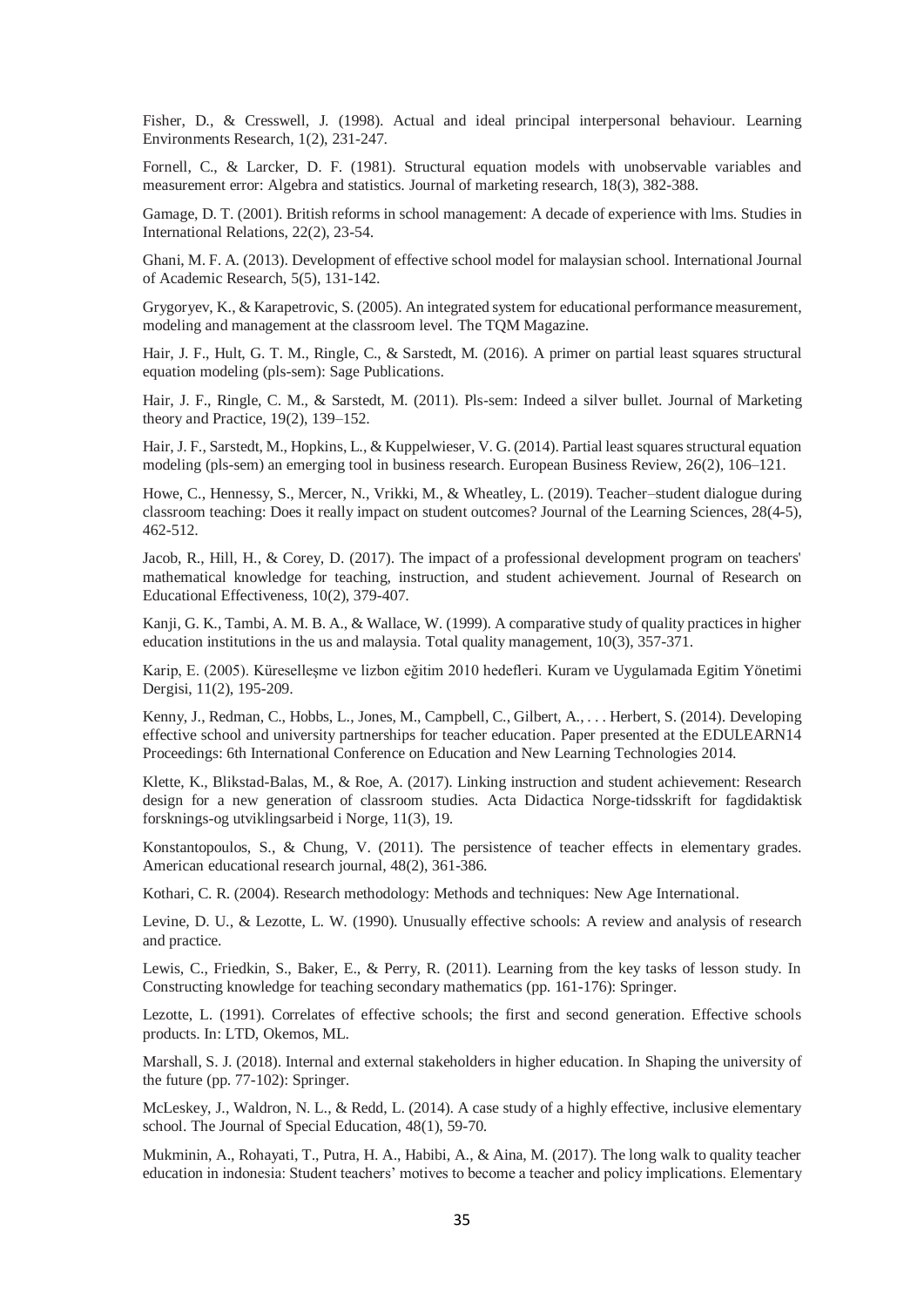Education Online, 16(1).

<span id="page-11-3"></span>Mullis, I. V., Martin, M. O., Foy, P., & Arora, A. (2012). Timss 2011 international results in mathematics: TIMSS & PIRLS International Study Center Chestnut Hill, MA.

<span id="page-11-14"></span>Neuman, W. L. (2013). Social research methods: Qualitative and quantitative approaches: Pearson education.

<span id="page-11-11"></span>Nilsen, T., Scherer, R., & Blömeke, S. (2018). 3. The relation of science teachers' quality and instruction to student motivation and achievement in the 4th and 8th grade: A nordic. Northern Lights on TIMSS and PISA 2018, 61.

<span id="page-11-19"></span>Ntoumanis, N., & Biddle, S. (1998). The relationship between competitive anxiety, achievement goals, and motivational climates. Research quarterly for exercise and sport, 69(2), 176-187.

<span id="page-11-9"></span>Nur, L., Suherman, A., Subarjah, H., & Budiana, D. (2019). Motivation in learning physical education for junior high school students in indonesia. Paper presented at the 3rd International Conference on Sport Science, Health, and Physical Education (ICSSHPE 2018).

<span id="page-11-4"></span>OECD. (2013). The oecd guidelines for multinational enterprises. Retrieved from Education at a Glance: <http://mneguidelines.oecd.org/MNE-Annual-Report-2013-Summary.pdf>

<span id="page-11-0"></span>Okoro, N. (2011). Comparative analysis of nigerian educational system. International Journal of Business and Social Science, 2(21).

<span id="page-11-6"></span>Okpala, C. O., Okpala, A. O., & Smith, F. E. (2001). Parental involvement, instructional expenditures, family socioeconomic attributes, and student achievement. The Journal of Educational Research, 95(2), 110-115.

<span id="page-11-1"></span>Pashiardis, P. (2004). Democracy and leadership in the educational system of cyprus. Journal of Educational Administration.

<span id="page-11-7"></span>Pea, R. D. (2020). Putting knowledge to use. Technology in education: Looking toward, 169-212.

<span id="page-11-13"></span>Petrovska, S., & Sivevska, D. (2017). Cooperation (partnership) between school and family and student success.

<span id="page-11-17"></span>Ramli, N. A., Latan, H., & Nartea, G. V. (2018). Why should pls-sem be used rather than regression? Evidence from the capital structure perspective. In Partial least squares structural equation modeling (pp. 171-209): Springer.

<span id="page-11-18"></span>Rapaport, M. H., Clary, C., Fayyad, R., & Endicott, J. (2005). Quality-of-life impairment in depressive and anxiety disorders. American Journal of Psychiatry, 162(6), 1171-1178.

<span id="page-11-8"></span>Santagata, R., Kersting, N., Givvin, K. B., & Stigler, J. W. (2010). Problem implementation as a lever for change: An experimental study of the effects of a professional development program on students' mathematics learning. Journal of Research on Educational Effectiveness, 4(1), 1-24.

<span id="page-11-15"></span>Sekaran, U., & Bougie, R. (2010). Research for business–a skill building approach. In: John-Wiley and Sons, New York, NY.

<span id="page-11-2"></span>Sengönül, T. (2013). Sosyal sinifin ya da sosyoekonomik statünün ailelerdeki sosyallestirme-egitim süreçlerine etkisi. Eğitim ve Bilim, 38(167), 128.

<span id="page-11-5"></span>Sezer, R., Güner, N., & Ispir, O. (2012). Teachers' perspective on whether the mathematics reform will change turkey's ranking in timss. Education, 133(2), 391-411.

<span id="page-11-12"></span>Stewart, J., Lambert, M. D., Ulmer, J. D., Witt, P. A., & Carraway, C. L. (2017). Discovering quality in teacher education: Perceptions concerning what makes an effective cooperating teacher. Journal of Agricultural Education, 58(1), 280-299.

<span id="page-11-16"></span>Thornhill, A., Saunders, M., & Lewis, P. (2009). Research methods for business students: Prentice Hall: London.

<span id="page-11-10"></span>Timperley, H., & Alton-Lee, A. (2008). Reframing teacher professional learning: An alternative policy approach to strengthening valued outcomes for diverse learners. Review of research in education, 32(1), 328-369.